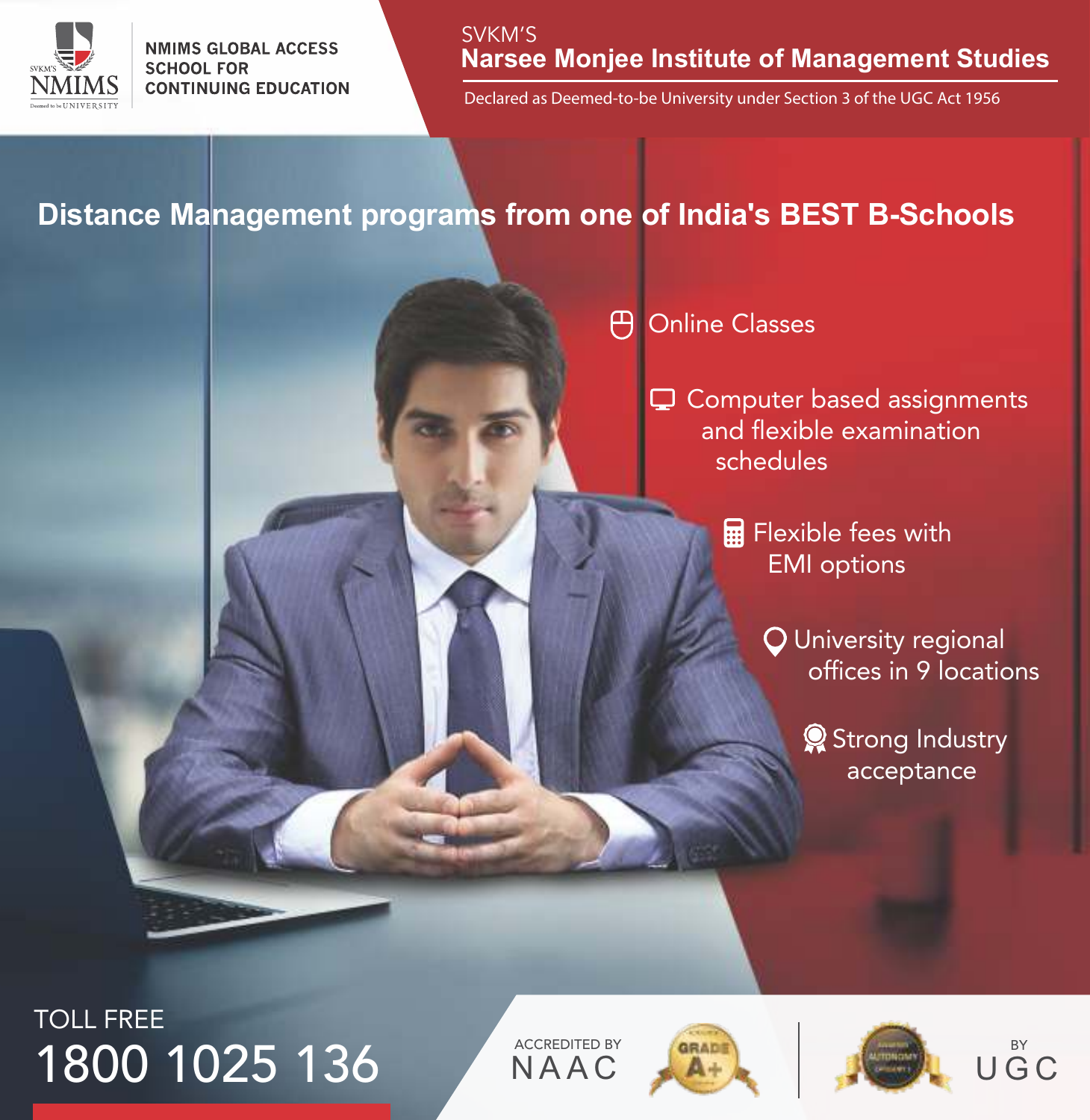

# **#Bridgethedistance**

# **From Dreams to Reality**

An increasing need for management education, coupled with a sense of social commitment, lead to the foundation of SVKM's Narsee Monjee Institute of Management Studies. Today, NMIMS stands as a citadel of management training and thought leadership, and is one the most trusted names in the field of management education. NMIMS Global Access – School for Continuing Education (NGA-SCE), the distance education wing of NMIMS, carries forward this legacy of quality education, aiming it specifically towards upgrading the skills of working professionals.

NGA-SCE takes pride in offering the best-in-class services with respect to -

- **Faculty: Finest mix of highly qualified full-time and visiting faculties.**
- Technology: First distance management institute with a Mobile Learning environment.
- Courseware: Market-oriented courses to help meet diversified professional needs.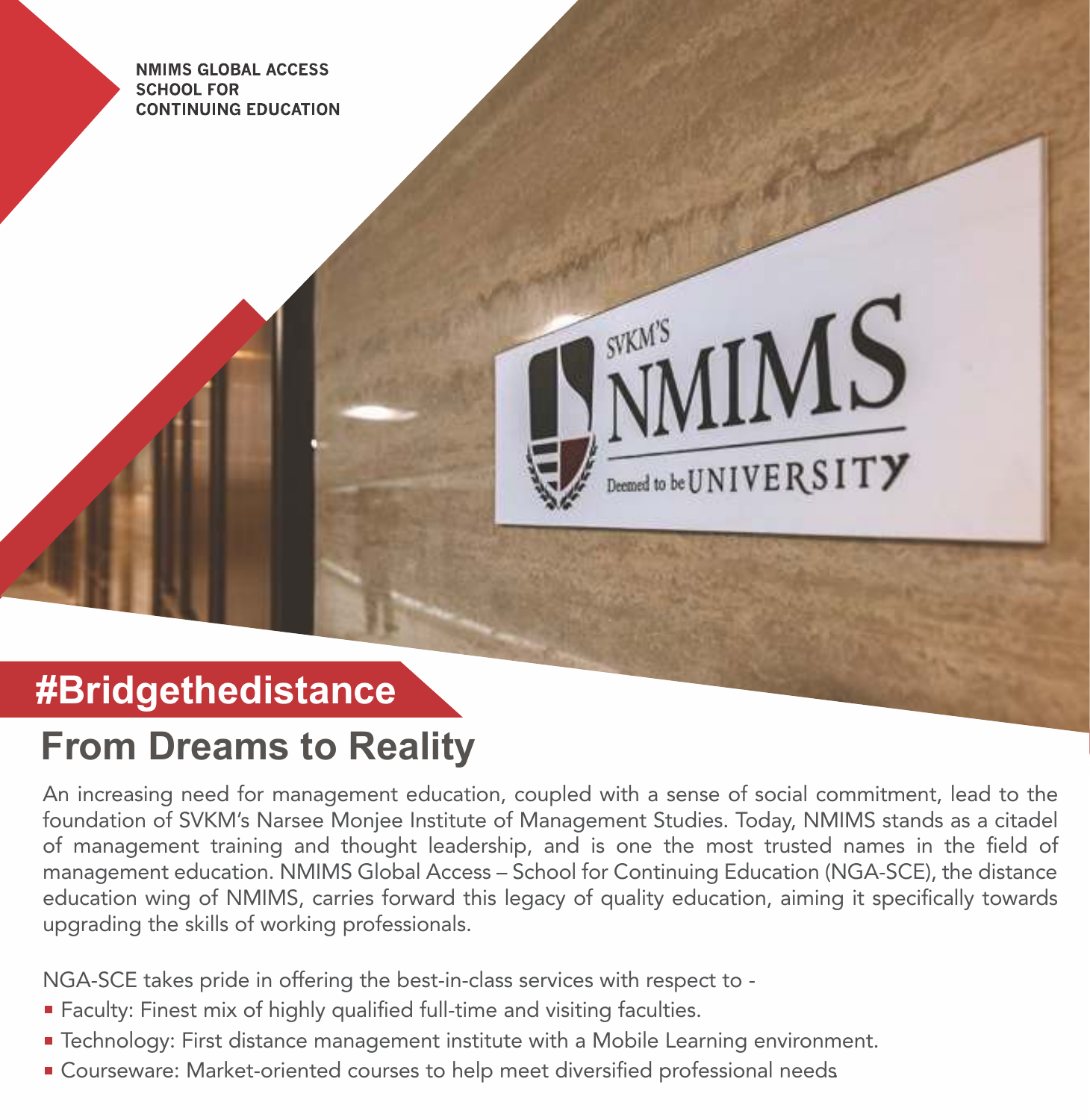# **Give Your Career The NGA-SCE EDGE**

EMI facility available; so you can accelerate your ambitions without having to put a brake on your life!

Digital innovations in delivery & service that set new benchmarks by providing interactive online lectures with an option to view the recordings at a later date. A state-of-the-art student portal and a dedicated student services team to resolve any queries and more.

**E D G E**

Ground support that is unparalleled with Regional Centres at 9 locations across India. These centres provide all local assistance and guidance that students will need.

Excellence in the quality of Academic delivery – a result of continuous investment in developing academic strategies, training and updating the faculty through Faculty Development Programs.

## **CORPORATE SOLUTIONS**

NMIMS Global Access - School for Continuing Education offers tailormade, customised Programs to the corporates. Programs are designed to suit the objectives of the corporate world and create opportunities across the globe. Some of our corporate associates are :

- Verizon Data Services India Pvt. Ltd.
- 3G Hutchison Whampoa Properties India Pvt. Ltd.
- **Eureka Forbes Ltd.**
- **Strides Arcolab**
- IBM Daksh
- GE Money
- **Accenture Service Pvt. Ltd.**
- **American Express**
- Wallace Pharmaceuticals Pyt.I td.
- **Emerson Network Power (INDIA) Pvt. Ltd.**
- Viacom 18 India
- **Strides Arcolab**
- Max Life Insurance
- **I** Jet Airways
- WNS
- Cipla Ltd.
- Wodafone India Ltd.
- **Bajaj Finance Ltd.**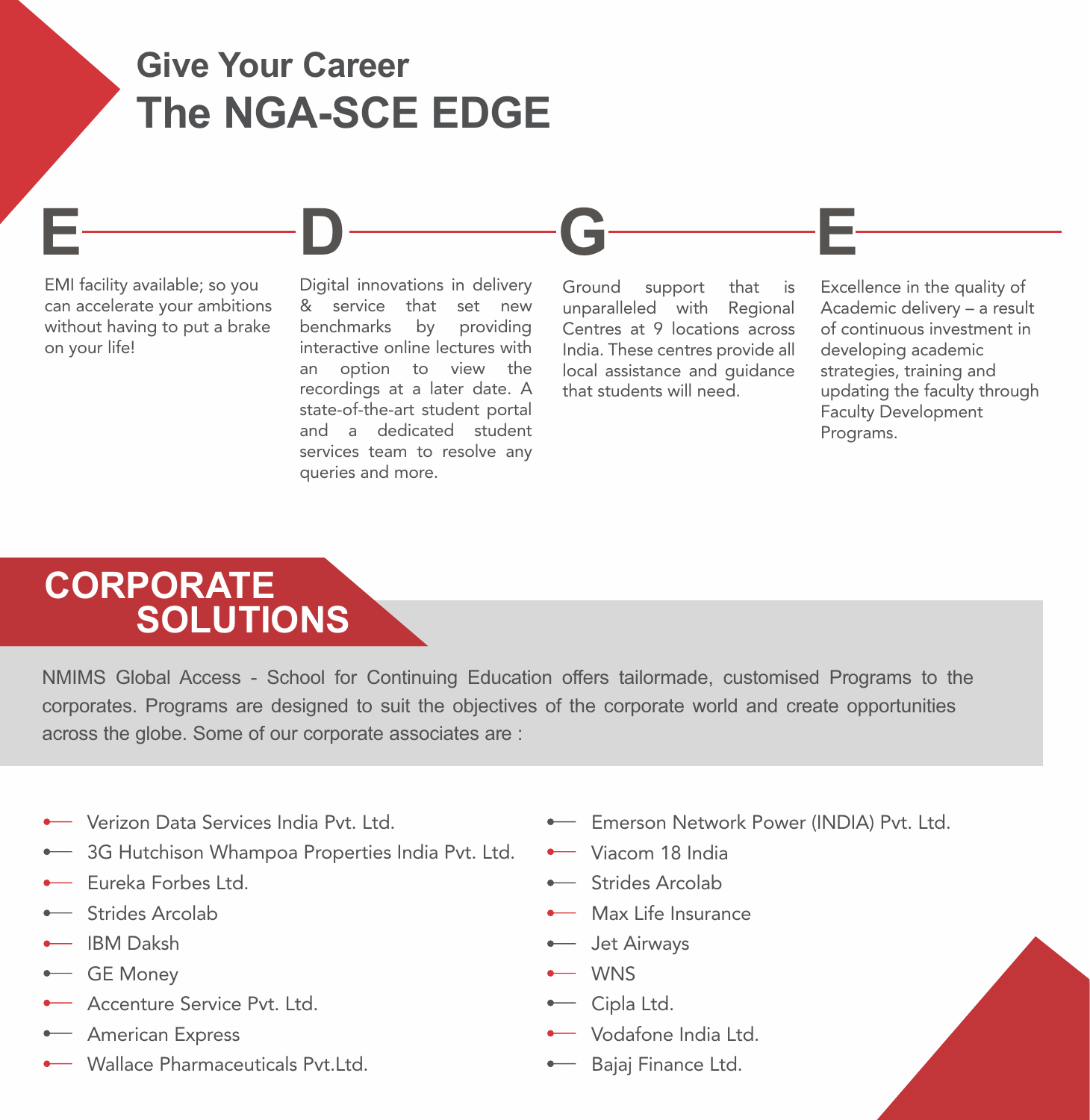



Starting with sharp, sculpted 1 year long Diploma Programs, going up to 2 years Post Graduate Diploma Programs, we offer ambitious young minds a complete range of options in all fields of management education. Success in the corporate world is all about domain exper - tise and excellence in performance. At NGA-SCE we empower students to achieve both.

#### **Post Graduate Diploma in Business Management (2 years)**

Specialisations:-

- Business Management
- Banking and Finance Management
- Financial Management
- Human Resource Management
- International Trade Management
- **Marketing Management**
- Supply Chain Management
- **I** Information Technology and Systems Management
- Retail Management
- Operations Management

#### **Professional Diploma Programs (1 year)**

- Digital Marketing
- Wealth Management

#### **Diploma Programs (1 year)**

- Business Management
- Banking and Finance Management
- Financial Management
- Human Resource Management
- **International Trade Management**
- Marketing Management
- Supply Chain Management
- Retail Management
- Operations Management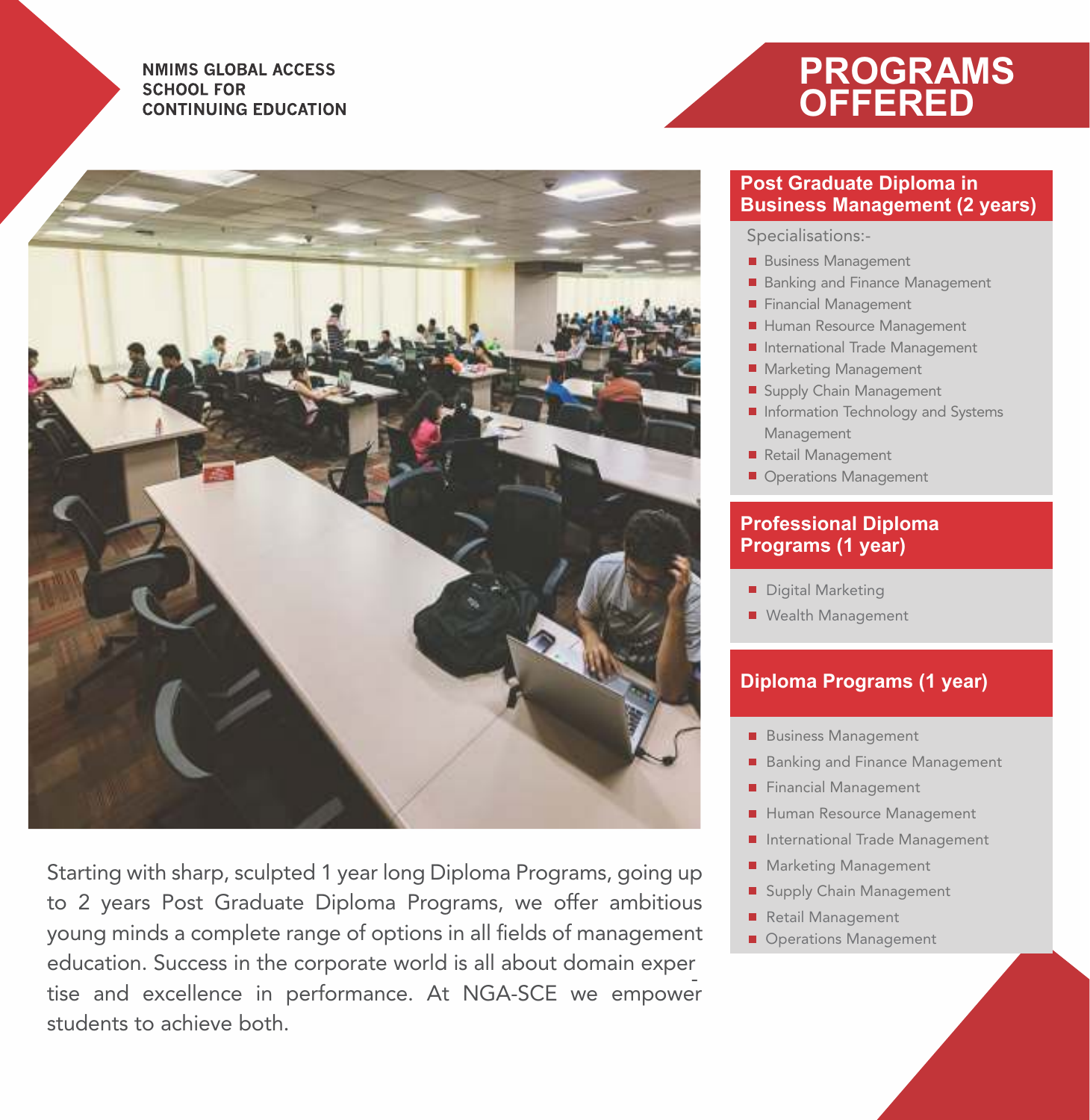# **Why choose NGA-SCE**



### **India's No.1 Online Management University**

Awarded Autonomy Category 1 by University Grants Commission (UGC).

#### **Best-in-class Student Services**

- **University Regional Offices in** 9 Locations.
- Multiple touchpoints Email, Toll-Free No. & Live Chat.
- Dedicated Call Centre to manage student queries and provide a solution with regards to courseware, examinations, faculty and more.

### **Focus on Academic Excellence**

- 200+ faculty members comprising of Academicians & Industry Experts.
- Guest lectures from industry captains to ensure students get the best theoretical and practical knowledge.
- Student Learning Material developed in association with leading publishers.



#### **Continuous Investment in Technology**

- First in category Mobile Application based learning platform.
- Student Portal: Centre for learning with facilities like eBooks, Recorded Lectures.



#### **Dynamic and Application Oriented Assessment System**

- Computer-Based exams conducted at designated centres across India.
- Case-Based and Application Oriented Assessments.



### **Flexibility and Convenience to students**

- n. Flexible fee payment option with EMIs.
- **Weekend Exams Cycles with** Flexi-Schedule to enable students to take exams as per their convenience.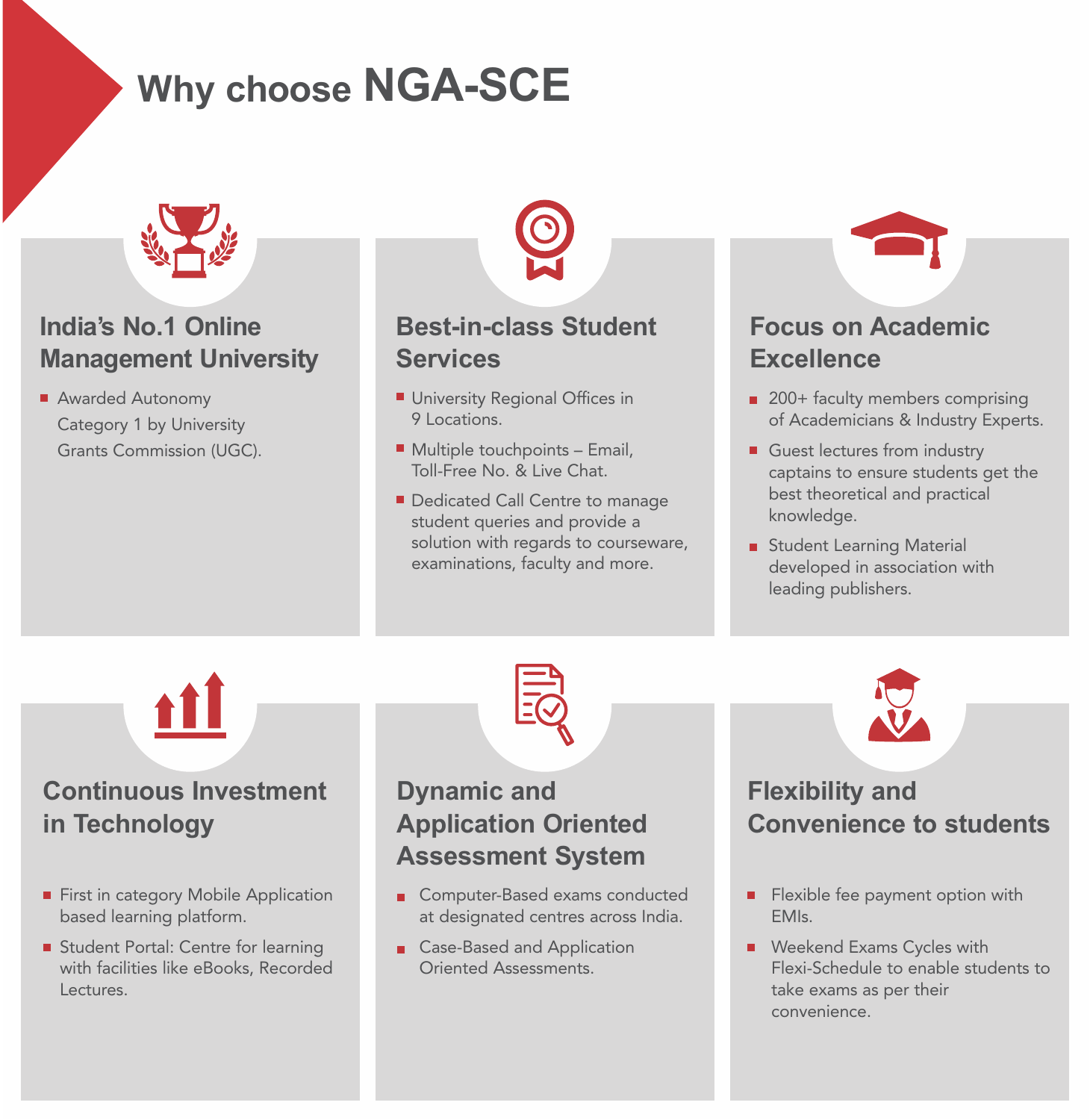## **PROGRAM DURATION, VALIDITY AND ELIGIBILITY**

| Program<br><b>Name</b>            | Program<br><b>Duration</b> | Program<br><b>Validity</b> | <b>Minimum</b><br><b>Eligibility Criteria</b>                                                                                                                                                                                                                                                                                                                                                                                                         |
|-----------------------------------|----------------------------|----------------------------|-------------------------------------------------------------------------------------------------------------------------------------------------------------------------------------------------------------------------------------------------------------------------------------------------------------------------------------------------------------------------------------------------------------------------------------------------------|
| Post Graduate<br>Diploma Programs | 2 Years                    | 4 Years                    | <b>Bachelor's Degree in any discipline from any recognised</b><br>University or equivalent degree recognised by Association of<br>Indian Universities (AIU) with minimum 50% marks at<br>Graduation Level OR<br>Bachelor's Degree in any discipline from any recognised<br>University or equivalent degree recognised by Association of<br>Indian Universities (AIU) with less than 50% at Graduation level<br>and minimum 2 years of work experience |
| Professional Diploma<br>Programs  | 1 Year                     | 2 Years                    | Bachelor's Degree in any discipline from recognised<br>University<br>Equivalent degree recognised by Association of<br>Indian Universities (AIU)                                                                                                                                                                                                                                                                                                      |
| Diploma<br>Programs               | 1 Year                     | 2 Years                    | <b>Bachelor's Degree in any discipline from recognised</b><br>University OR<br>Equivalent degree recognised by Association of<br>Indian Universities (AIU) OR<br>H.S.C. plus 2 years of work experience OR S.S.C. plus 3 years of<br>Diploma recognised by AICTE and 2 years of work experience                                                                                                                                                       |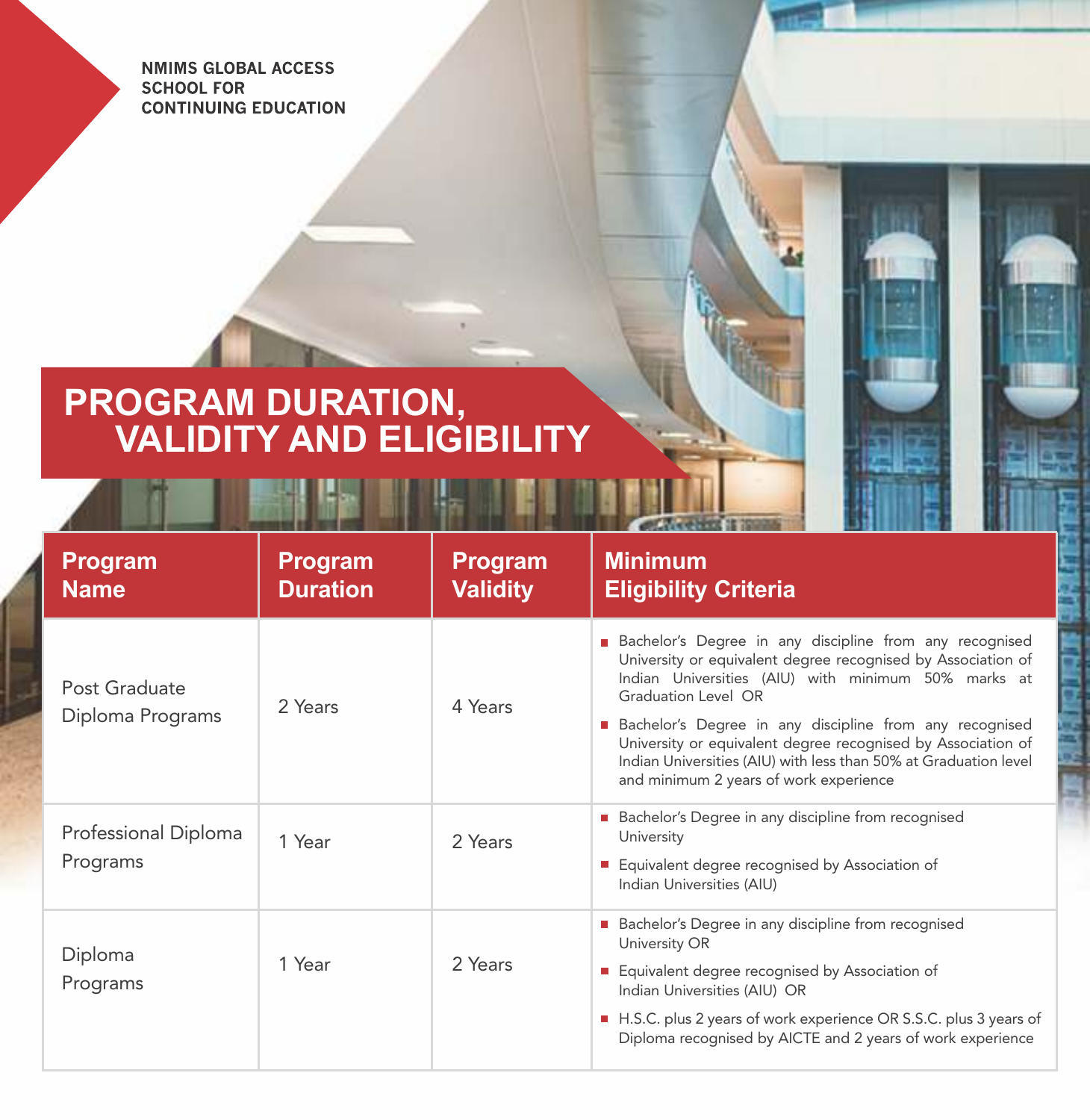# **Fee Structure**

The Fee and Program structure given below is subject to change at the discretion of the University Any payment made via Demand Draft should be made in favour of "SVKM's NMIMS" payable at Mumbai.

In addition, students need to pay examination fee of `600/- per subject.

EMI Facility (3, 6, 9, 12 months) available via credit cards of the following banks: HDFC Bank, ICICI Bank, Axis Bank, Citi Bank, Standard Chartered Bank, HSBC Bank, SBI, Kotak Mahindra Bank.

| <b>Programs</b>                        | <b>Post Graduate</b><br>Program | <b>Professional</b><br><b>Diploma</b><br>Programs | <b>Diploma</b><br>Program |
|----------------------------------------|---------------------------------|---------------------------------------------------|---------------------------|
| Number of Semesters                    | 4                               | 2                                                 | $\overline{2}$            |
| Admission Processing<br>Fee (One time) | ₹1,200/-                        | ₹1,200/-                                          | ₹1,200/-                  |
| Program Fee<br>(Per Semester)          | ₹25,000/-                       | Sem.1:₹40,000/-<br>Sem.2: ₹25,000/-               | ₹25,000/-                 |
| Program Fee<br>(Per Annum)             | ₹47,000/-                       |                                                   |                           |
| Program Fee (Full)                     | ₹86,000/-                       | ₹60,000/-                                         | ₹47,000/-                 |
| <b>Examination Fee</b>                 |                                 | ₹600/-* per subject                               |                           |